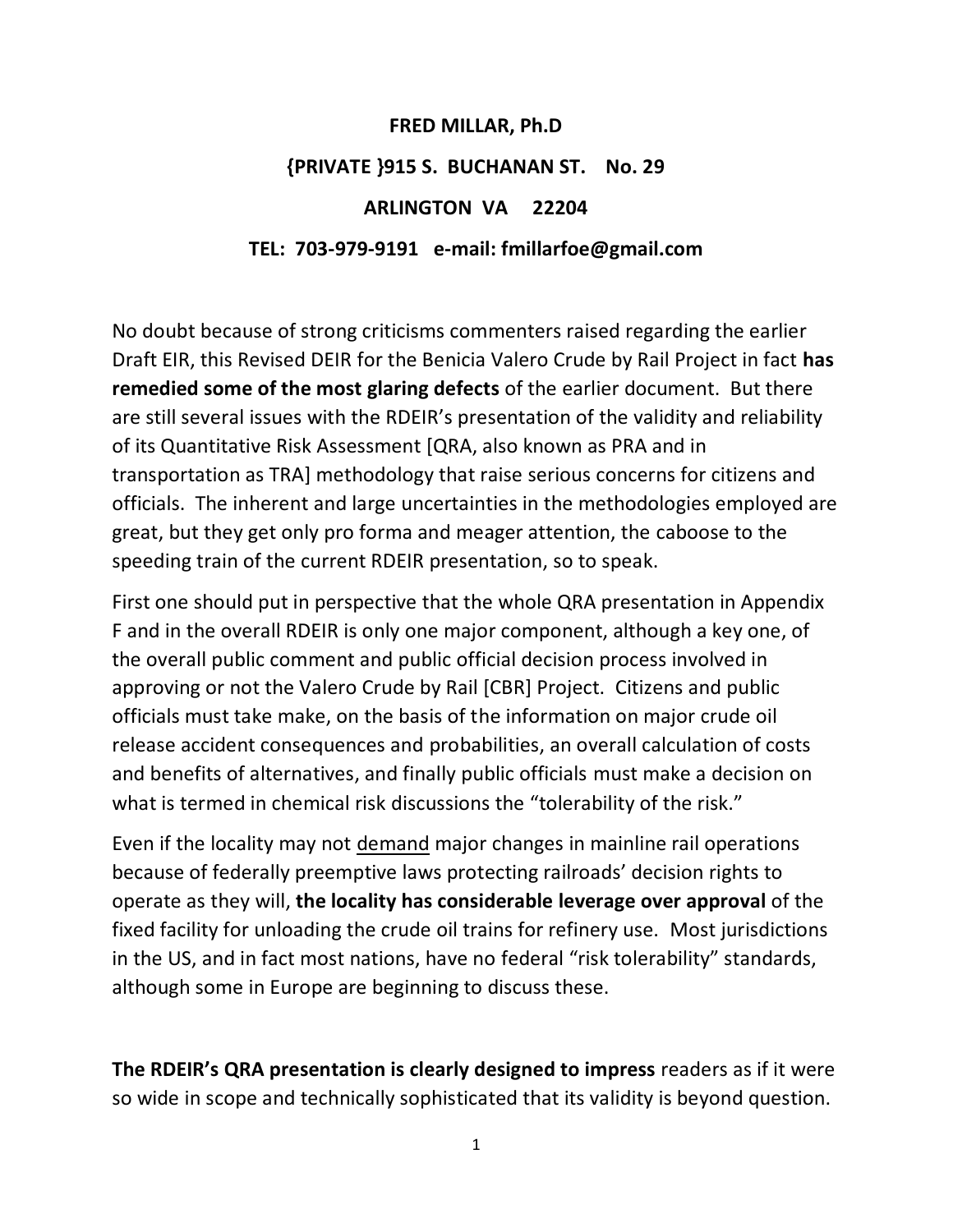In fact, however, there is a flood of **un-transparent engineering judgments and key assumptions** throughout the document which mainly remain out of sight and unacknowledged, so the authors' results are virtually unaccountable to any real scrutiny. The RDEIR, like the earlier document, relies on the MRS and Barkan consultants' "black box" proprietary risk models and proprietary data from industry sources, so it yields an analysis which is in key aspects un-transparent and unaccountable.

Citizens and officials need some way of evaluating the RDEIR's analysis and conclusions. Unfortunately the current document is difficult to assess, at least without one's own pricey consultant, but at least there are some useful sources that can assist citizens to appreciate **the need for an appropriate level of skepticism regarding the seemingly ultra-scientific RDEIR's QRA calculations and conclusions.**

All QRA practitioners surely know, even if local officials and agency professionals cannot be expected to, the blockbuster **2004 "Benchmark report" from the European Commission** that showed how different prominent QRA methodologies in use worldwide can lead to **astonishingly large differences** in accident risk estimates [key calculated risk results sometimes varying 10 times, 100 times, or 1000 times smaller or larger], and how a large range of uncertainties can impact such calculations. [See End Note 1]

The City's consultant Professor Christopher Barkan from the University of Illinois Urbana Champaign's RailTec Institute, is the leader of a virtual railroad industry research shop, whose graduate students and professors draw financial support and copious amounts of rail road data from BNSF Railroad and the Association of American Railroads, as they readily credit in their published reports. Barkan's report [Attachment 1 in Appendix F of the RDEIR] lists some caveats only pro forma, briefly and at the end of his report [p. 12], in part to blunt the critics who would doubt that his predictions of very low probability for Crude By Rail accidents can be true given the ongoing oil train accidents in 2015: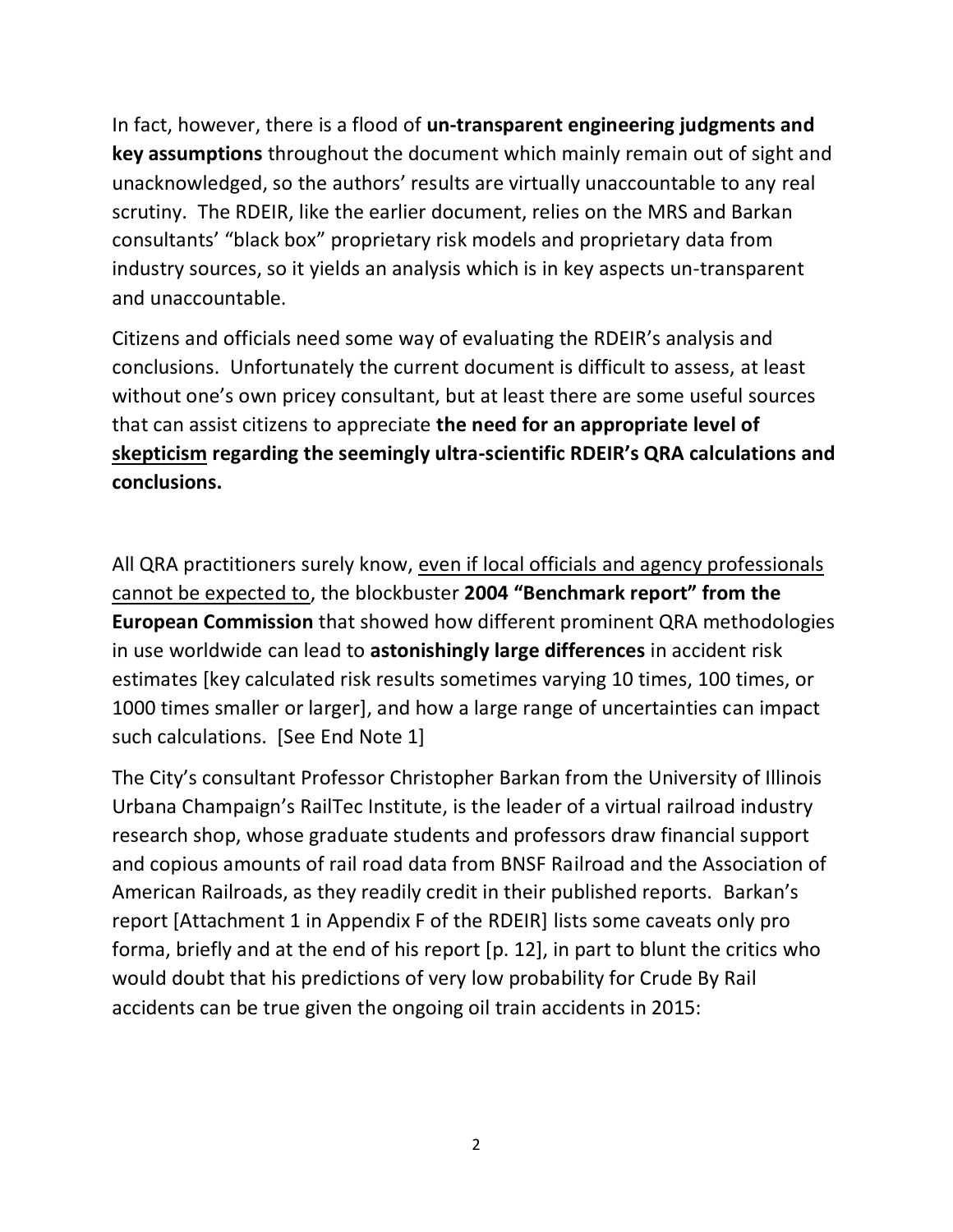### *4.5. Caveats*

*The nature of risk analysis is that even if an event has a low likelihood of occurring, there is no guarantee that it will not. For example, even if the estimated probability of an event is 0.01, i.e. one in one hundred, corresponding to an expected interval between occurrences of 100 years, such an event could still happen in the near future, and in fact multiple events are possible within that time period. Such an occurrence would not mean that the risk analysis was incorrect, instead it may be due to two factors, the laws of chance, and uncertainty in the statistics. It is important that readers understand this and that statements to this effect be included in reports used to describe the results of analyses of this nature.*

From well-known American sources, since the RDEIR often cites the US chemical industry's Center for Chemical Process Safety at the American Institute of Chemical Engineers [CCPS and AIChE]<http://www.aiche.org/ccps>as the authoritative experts on the still-developing QRA methodologies, **we will cite some information and excerpts from the multi-year series of CCPS Guidelines books [for use by corporate and large chemical facility management] to underscore some of our concerns** about the RDEIR.

This review of CCPS guidance will also suggest that there are simpler and much less expensive risk assessment methodologies that the City could have chosen to assess the risks of the proposed project.

In fact, even US DOT's Pipeline and Hazardous Materials Safety Administration, in its 2014 Draft Regulatory Impact Analysis for its rulemaking on High Hazard Flammable Trains [crude oil and ethanol unit trains, HHFT] **explicitly chose not to use a full-blown QRA**. DOT used instead more of a semi-quantitative "consequence" approach -- based on a thorough analysis of recent Crude by Rail accidents, and not relying on overall rail accident rates for all freight traffic, since CBR is a different animal which has posed new disaster risks.

DOT's analysis nonetheless led to sober predictions of serious societal costs in likely future HHFT accidents and also usefully to DOT consideration of needed regulations for mitigations to reduce accident severity risks seen as significant.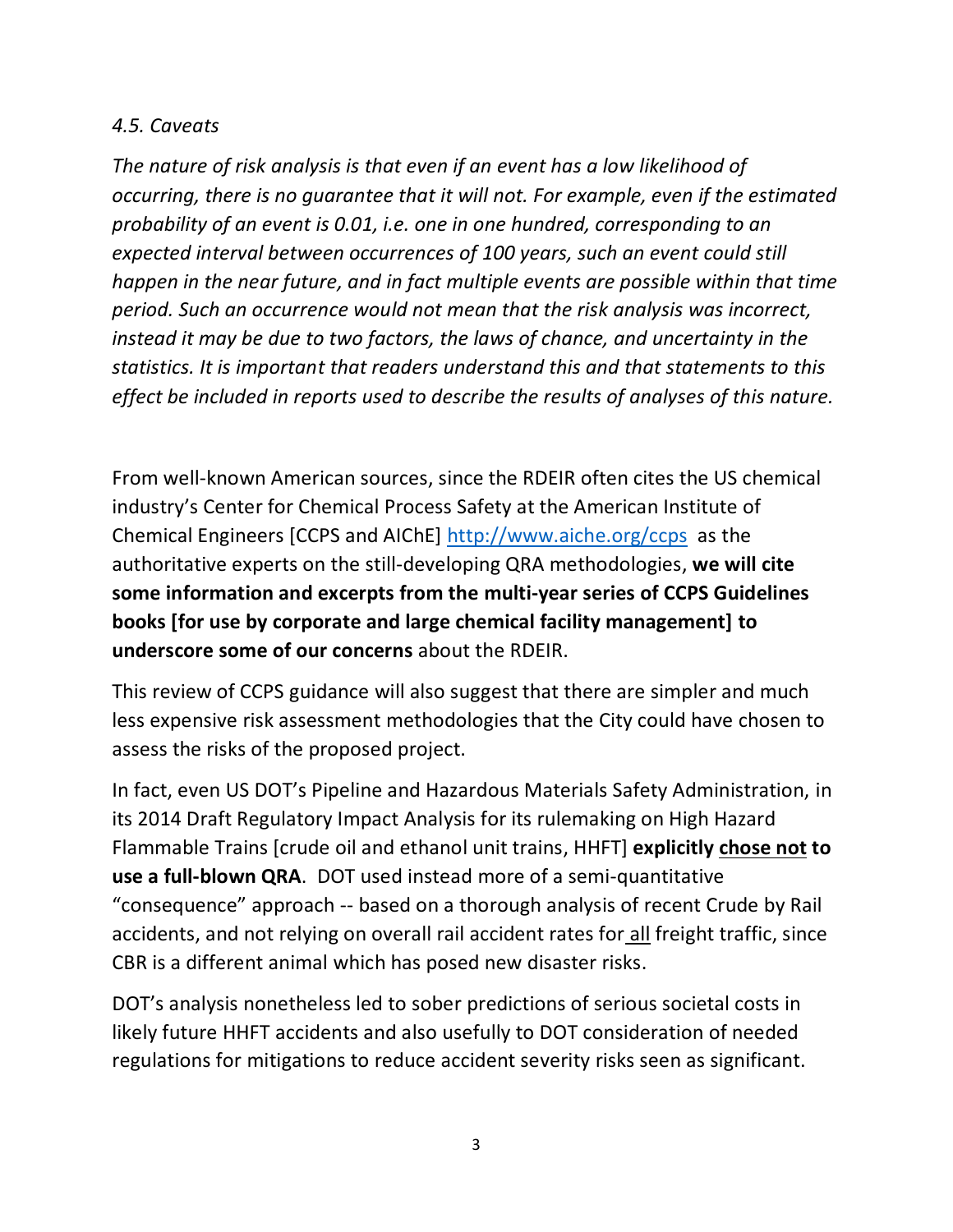See the DOT's Final Rule, the inadequacies of which the City's RDEIR does not take into account, at :

[https://www.transportation.gov/briefing-room/final-rule-on-safe-rail-transport](https://www.transportation.gov/briefing-room/final-rule-on-safe-rail-transport-of-flammable-liquids)[of-flammable-liquids](https://www.transportation.gov/briefing-room/final-rule-on-safe-rail-transport-of-flammable-liquids)

**A. The City of Benicia in its RDEIR chose and leans heavily on a QRA method to evaluate Crude Oil Train release risks [assessing both consequences and probabilities]** and seemingly feels the need to present this choice in exaggerated fashion, asserting that QRA represents some broadly **accepted industry standards and government standards:** 

1.

Regarding the City's assertion that QRA is some kind of state-of-the-art and widely used **government** standard for risk assessment, it seems true that there are several California jurisdictions that have used QRA methods to meet CEQA requirements to evaluate proposed high-risk projects, and arguably the City is legally free to use any method it chooses, namely in this case the same methods used in Santa Barbara:

## *"4.0 Significance Criteria [Appendix F, p. 38]*

*As defined in California Environmental Quality Act (CEQA) Guidelines Appendix G (the Environmental Checklist Form), a project could result in a significant safety effect if it "create[s] a potential health hazard or involve[s] the use, production or disposal of materials which pose a hazard to people, animal or plant populations in the area affected." The purpose of this study is to address the first two items in the CEQA Guidelines checklist for hazards and hazardous materials. These two items are:* 

*a) Create a significant hazard to the public or the environment through the routine transport, use or disposal of hazardous materials;* 

*b) Create a significant hazard to the public or the environment through reasonably foreseeable upset and accident conditions involving the release of hazardous materials into the environment;*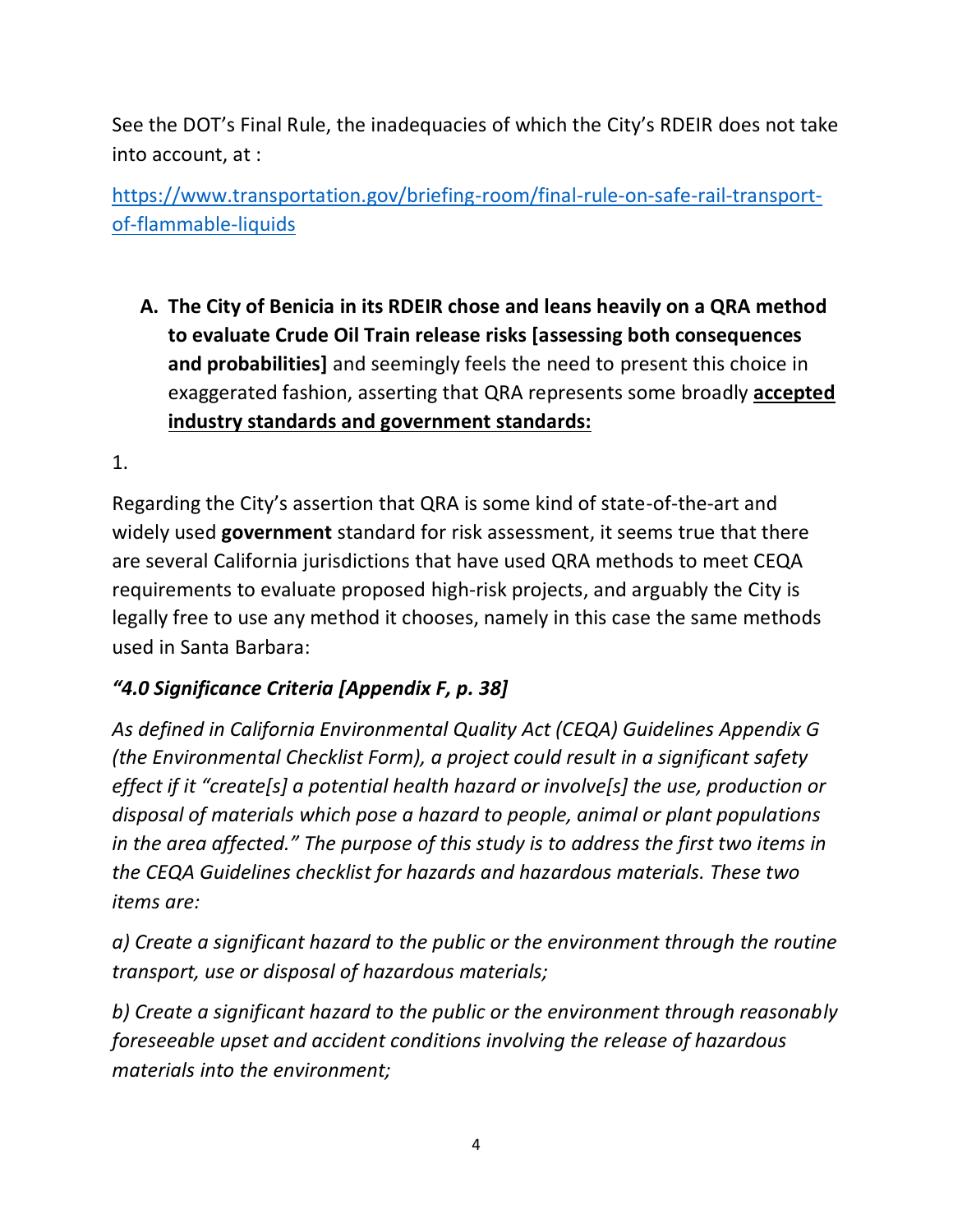*California does not have a defined process to address these two items from the CEQA checklist. Santa Barbara County adopted Public Safety Thresholds in August 1999 which established quantitative risk-based criteria that have been utilized by various state and local agencies, including the California Coastal Commission, the California State Lands Commission, the County of San Luis Obispo, Los Angeles County, City of Carpentaria, City of Whittier, City of Huntington Beach, etc. Therefore, the Santa Barbara County thresholds have been applied."*

2. The City tries here to slip in an overall judgment of **risk tolerability [a separate decision outside the scope of the RDEIR]** into this technical discussion of what, in the technical Santa Barbara risk assessment methodology it has adopted [most likely without public discussion], might be considered a "significant" risk within the CEQA law's mandate of which risks bear detailed analysis:

*"The thresholds provide specific zones (i.e., green, amber, and red) on a risk profile curve to guide the determination of significance or insignificance based on the estimated probability and consequence of an accident. In general, risk levels in the green area would be less than significant and therefore acceptable, while risk levels in the amber and red zones would be significant. Risk profiles plot the frequency of an event against the consequence in terms of fatalities or injuries; frequent events with high consequence have the highest risk level.* 

*The criteria used in this analysis are based on the potential risk associated with the crude by rail operations (operations at Refinery and along the UPRR mainline routes). Therefore, an impact would be considered significant if any of the following were to occur:* 

*• Be within the amber or red regions of the Santa Barbara County Safety Criteria; or* 

*• Non-compliance with any applicable design code, regulation, NFPA standard, or generally acceptable industry practice."*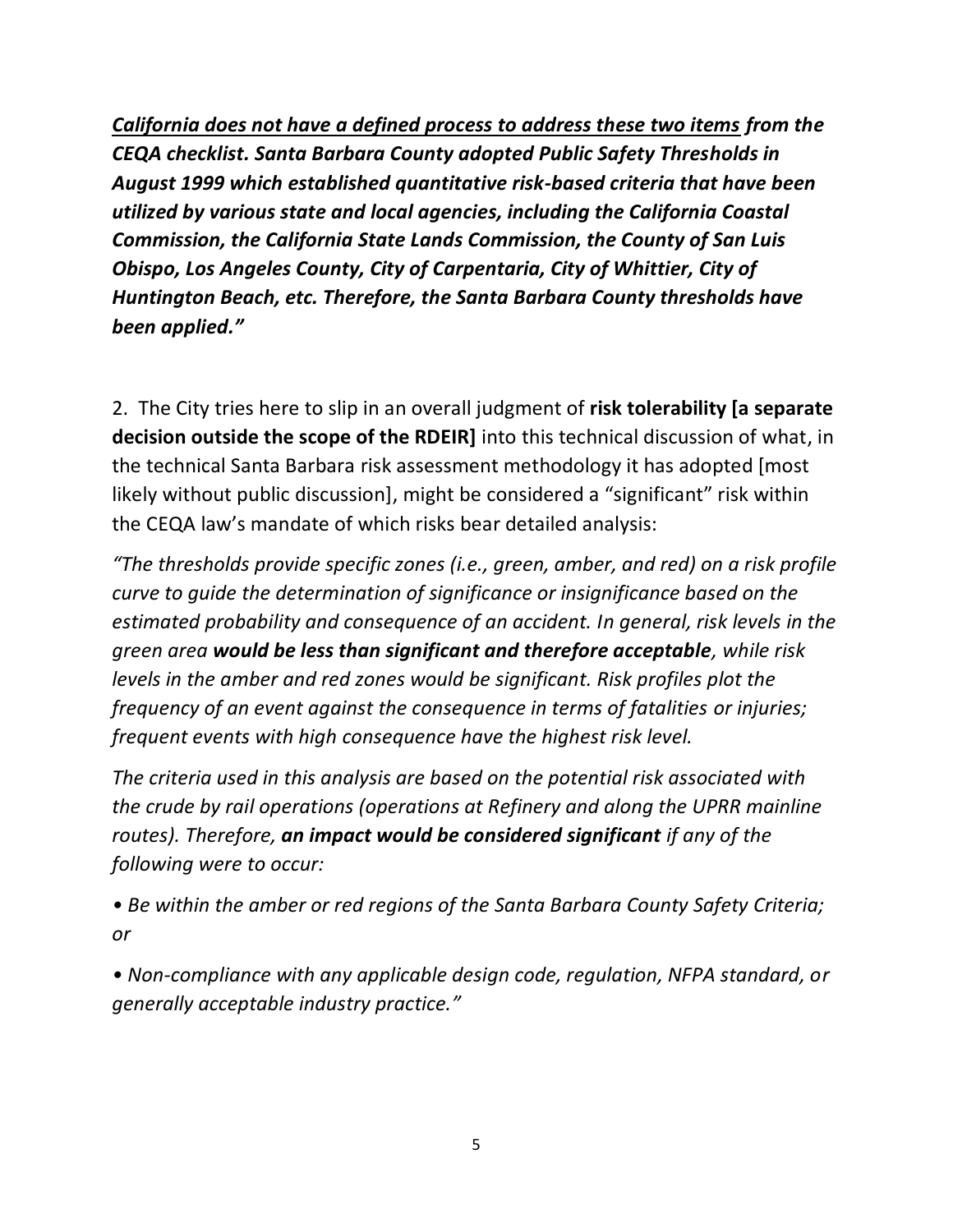**In fact, full QRAs are still not widely used in the US, in part because of very high costs. And tellingly, the lack of reliability of the QRA approach is illustrated in the fact that in the earlier Draft EIR, the City found key Crude by Rail safety risks to be "insignificant", whereas now in the RDEIR these are characterized as "significant, but unavoidable"** [for lack of identified risk mitigation measures that the City can order or create].

**3. A full QRA**, as the RDEIR states, has quite ambitious goals and wide scope:

*"The main objective of the QRA is to assess the risk of generating serious injuries or fatalities to members of the public, to assess the risks of spill events, and to develop mitigation measures that could reduce these risks. The development of the serious injury and fatality aspects of the QRA involves five major tasks:* 

- *Identifying release scenarios;*
- *Developing frequencies of occurrence for each release scenario;*
- *Determining consequences of each release scenario;*
- *Developing estimates of risk, including risk profiles;*
- *Compare the risk level to the significance criteria; and*
- *Developing risk-reducing mitigation measures." [p. 39]*

In fact, it is extremely difficult to imagine responsible scientists doing all these kinds of sophisticated calculations **without even knowing exactly what kind of hazardous cargoes** one is dealing with. "Crude oil" is a federal classification term covering broadly differing kinds of mined oil which can still be shipped in the federally-approved [inadequate] DOT-111 tank car. Various crudes [Bakken, tar sands, etc] are apparently possible for future shipments to Benicia Valero.

The official US government position is that, at least as oil industry representatives gleefully characterize it in opposing new strong federal regulation of Crude by Rail, "the science is still out" on what are the exact chemical and physical compositions, properties and behavior of various types of crude oils in transportation. The Department of Energy's Sandia National Labs just in 2015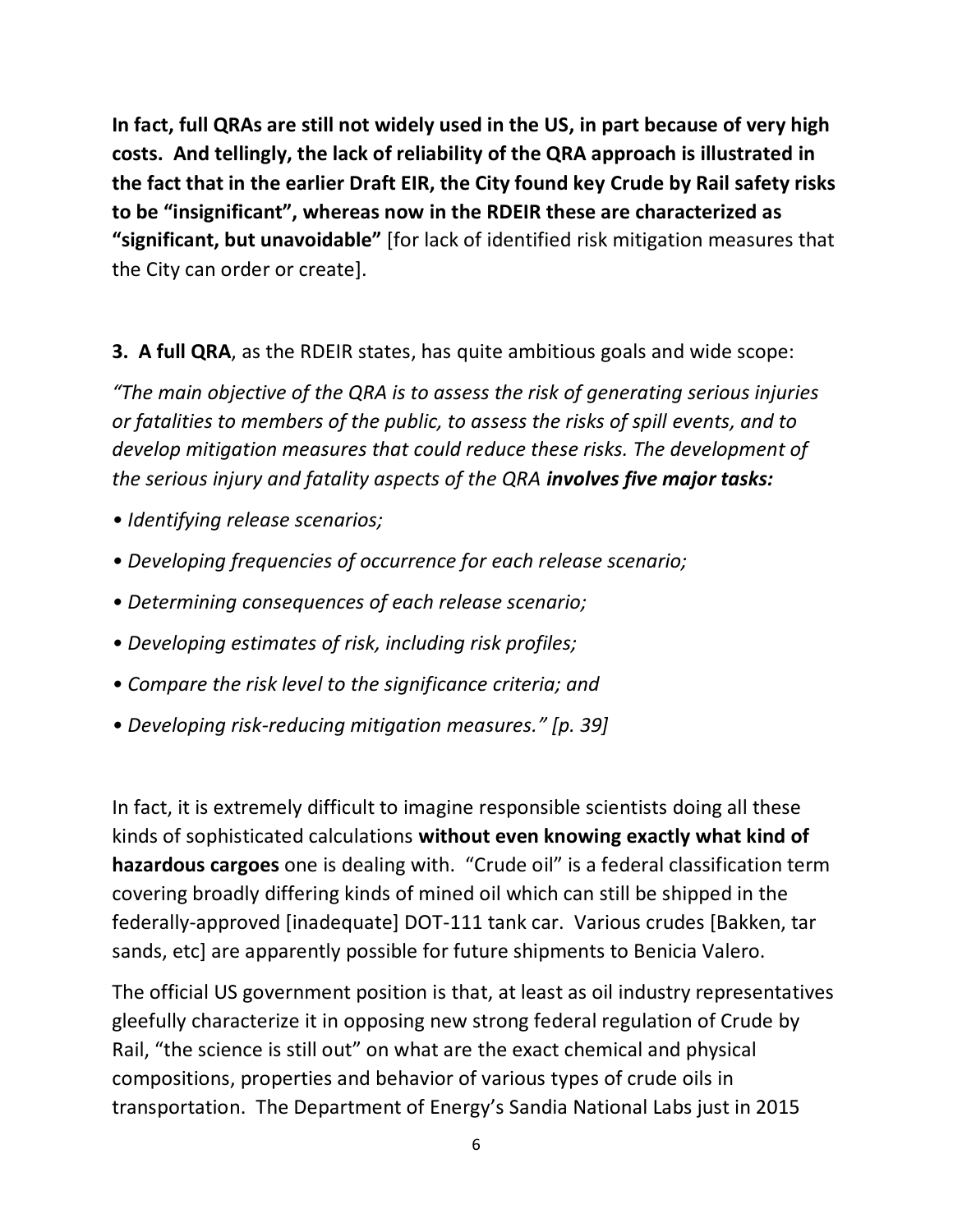issued a beginning survey of the literature and proposes a 10-year research program to get usable results:

*"The report represents the most comprehensive survey of existing, publicly held data and analysis on the chemical and physical properties of tight crude oils completed to date. This survey helps to inform understanding of these characteristics, and in doing so provide context for ongoing efforts to ensure the safety of crude oil transport. Here's what we found:*

*The report confirms that while crude composition matters, no single chemical or physical variable -- be it flash point, boiling point, ignition temperature, vapor pressure or the circumstances of an accident -- has been proven to act as the sole variable to define the probability or severity of a combustion event. All variables matter.*

*There is some statistical evidence to suggest that Bakken crude has a higher true vapor pressure than other crude oils, however, the report identified a wide range of ways in which Bakken crude oil samples have been measured. Available analysis of tight crude oil does not provide the necessary data or conclusion to enable meaningful comparison with other crude oil. The report recommends additional research to identify the best way to collect and compare oil samples, while developing correlations between a particular property or set of properties and the likelihood or severity of rail transport-related combustion events.*

*The report is an important step in developing a more complete, science-based understanding of outstanding questions associated with the production, treatment, and transportation of crude oils. We are also working on an experimental plan that should give us more information on the correlation between certain oil properties and transportation safety."*

*[http://energy.gov/fe/articles/sandia-national-laboratories-releases-literature](http://energy.gov/fe/articles/sandia-national-laboratories-releases-literature-survey-crude-oil-properties-relevant)[survey-crude-oil-properties-relevant](http://energy.gov/fe/articles/sandia-national-laboratories-releases-literature-survey-crude-oil-properties-relevant)*

4. The City has also asserted that the QRA methodology adopted in the RDEIR [among the many possible QRA methods outlined in the CCPS Guidance books] is a **"commonly accepted industry standard", citing CCPS and HSE :**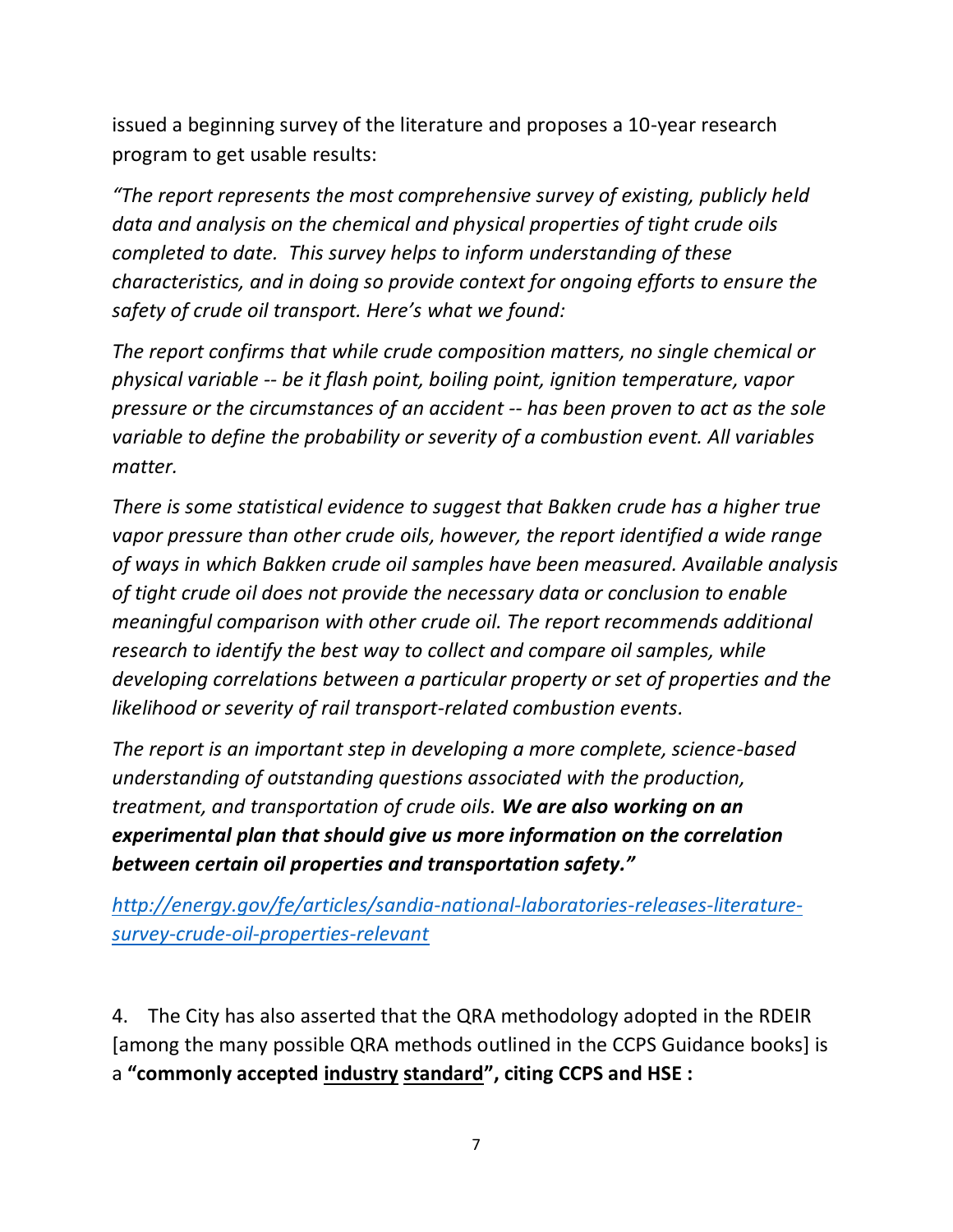## *5.0 Risk Analysis [Appendix F, p. 39]*

*"The Project would result in the construction of new facilities that could lead to increased fire and explosion hazards at the Refinery and along the railroad routes to the Refinery. In assessing the level of public risk associated with these hazards a quantitative risk assessment (QRA) was conducted for both the new rail facilities at the Refinery as well as for the various mainline rail routes to the Refinery.* 

*A QRA involves evaluating risks presented to the public by a facility or transportation operation in the form of hazardous materials releases resulting in explosions, flammable vapors, or toxic material impacts. A QRA was used to evaluate the risks associated with the transport of crude by rail along the main rail lines between the Refinery and the Roseville Yard and the three mainline routes to Oregon (1 route) and Nevada (2 routes), and for the rail operations that would occur at the Refinery.* 

*The QRA analyzes the risks of immediate human safety impacts presented by these operations on nearby populations. The assessment follows commonly accepted industry standards including the recommendations of the Center for Chemical Process Safety (CCPS), and the Health and Safety Executive of the United Kingdom."*

But in Section 6.0 References, only one narrowly-focused UK HSE 2004 research report from an industry consultant ["Development of a method…" is grandiosely presented as an "industry standard", and the "recommendations of the US AIChE CCPS" are cited as originating in five quite dated CCPS Guidance documents from the Last Century, the most recent being from 1996.

CCPS typically asserts its scores of "Guidelines" series books are efforts to pull together current data and information on various chemical industry safety risk topics, and their publisher Wiley says they are written by teams of experts and peer reviewed, but intended to create only **"a foundation document for industry development and application" of e.g., risk tolerance criteria** ["Guidelines for Developing Quantitative Safety Risk Criteria" August 2009].

**The CCPS books explicitly do not represent any formal industry standard** and often show how corporations or facility management might utilize many various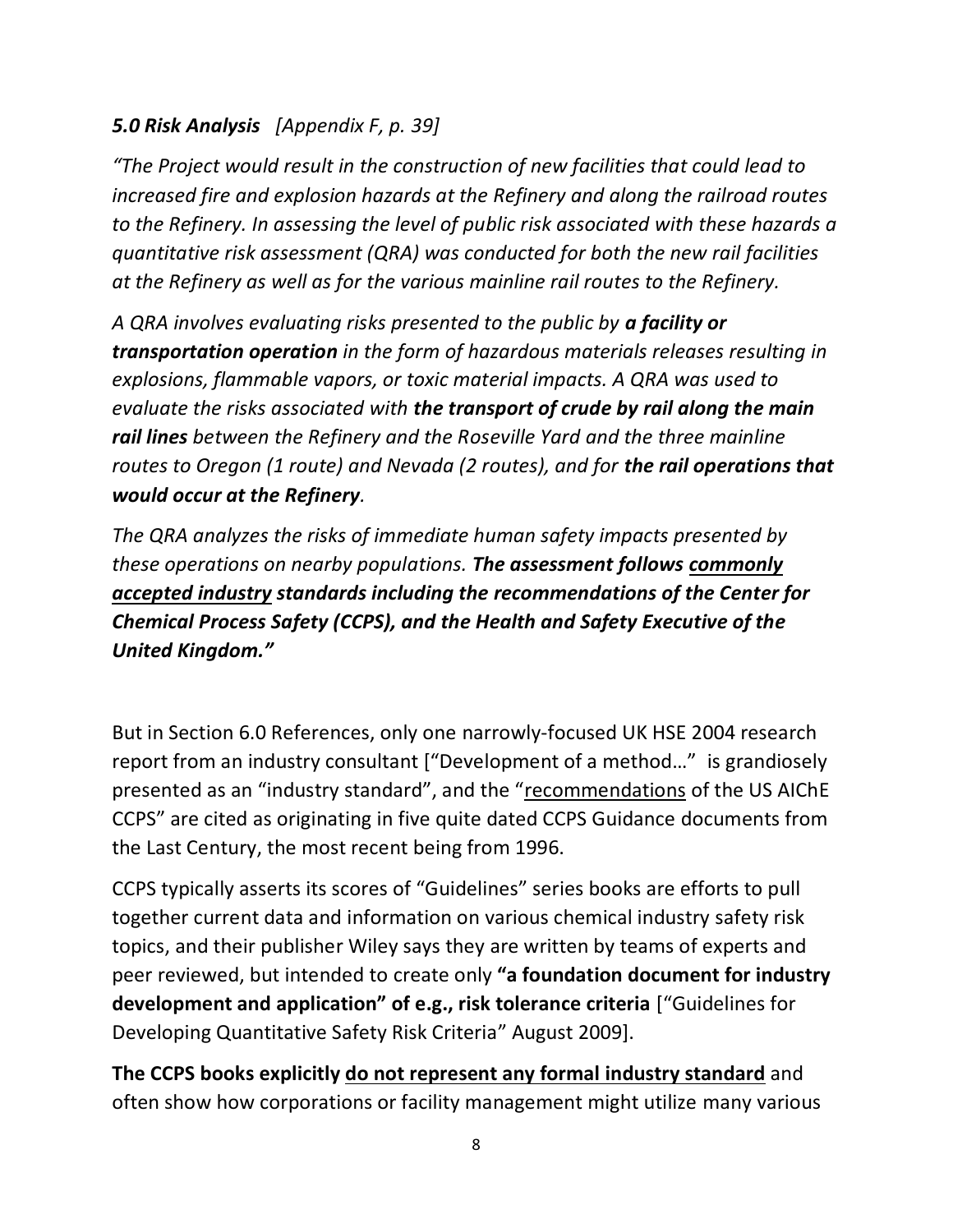kinds of methodologies for assessing and reducing risks without adopting any [as if CCPS as a voluntary membership organization could do so] as an industry standard, not even those adopted by American Petroleum Institute or the National Fire Protection Association or the American Association of Railroads [AAR] as voluntary consensus standards.

"CCPS has set the following Goals, as stated in the 1993 CCPS annual report:

- **Establish and publish the latest scientific and engineering practices (not standards**) for prevention and mitigation of incidents involving toxic and/or reactive materials
- Encourage the use of such information by dissemination through publications, seminars…"

[CCPS "Guidelines for Chemical Transportation Risk Analysis", 1995, no longer offered separately on CCPS website but which is augmented by the 2008 Guidelines book on transportation risks and available on that book's accompanying CD-ROM] [See Endnote 2]

## B.

While CCPS has in recent years been a strong proponent of QRA methodologies for corporate and facility management risk assessment in both facilities and transportation sectors, **CCPS also has regularly highlighted the limitations of the techniques and specifically that it has hardly been used at all in transportation**. This is seen most explicitly in the earlier CCPS Guidelines, but there is no indication in the later volumes that the situation has improved markedly.

The earlier 1995 CCPS "Guidelines for Chemical Transportation Risk Analysis", [augmented only later by 2008 CCPS Guidelines for "Chemical Transportation Safety, Security, and Risk Management"]:

1. CCPS began its "Guidelines" series in 1985 focused on describing "qualitative tools for identifying, assessing and reducing process hazards." [p. xi] and it later focused most effort on Quantitative Risk Analysis [QRA] as with its 1989 Guidelines fixed chemical facilities.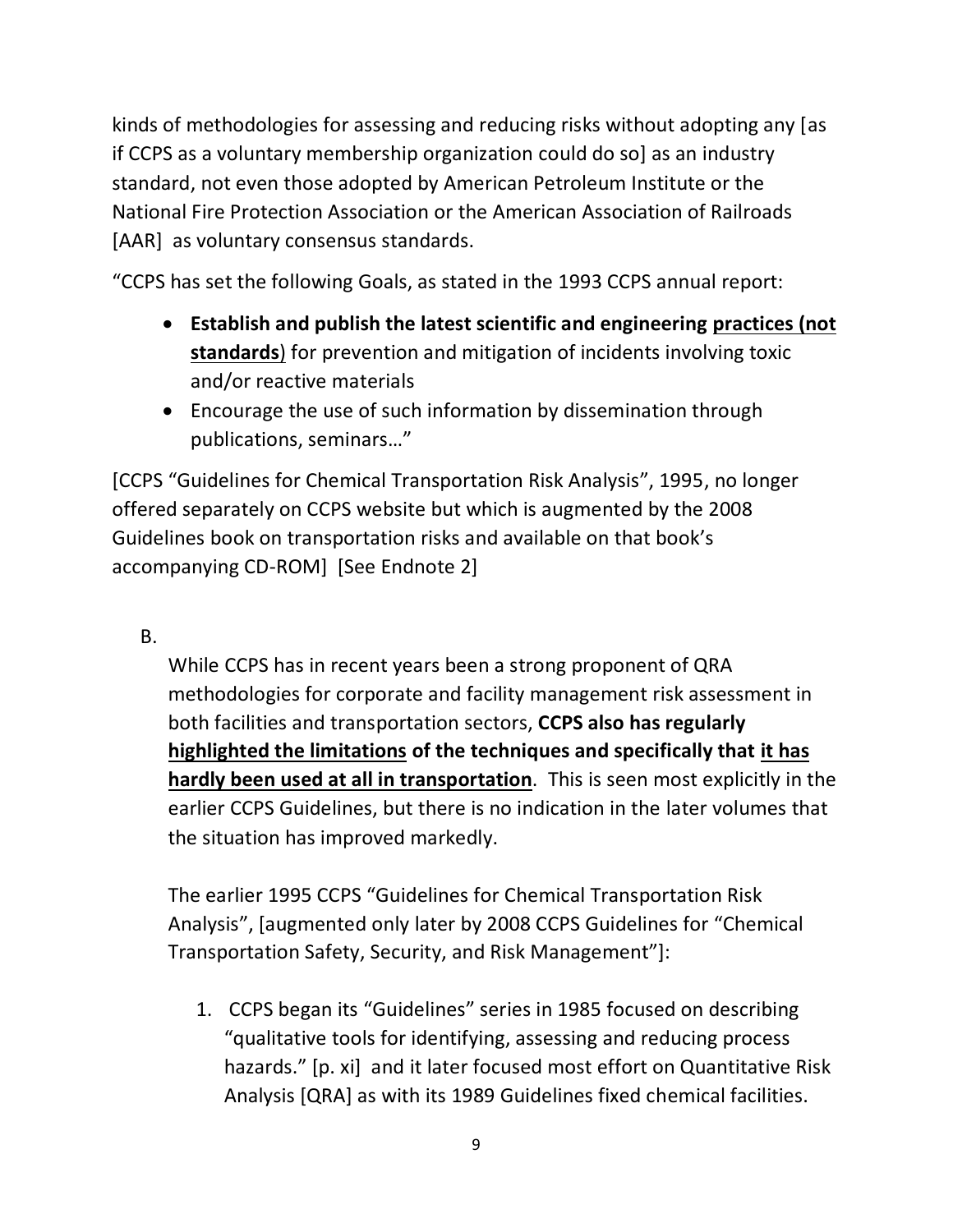Reflecting widespread public and official concerns, in 1995 it turned some attention to chemical transportation ["hazmat"], in its "Guidelines for Chemical Transportation Risk Analysis" [TRAs]. **The Preface clearly identifies three major approaches to measuring chemical risks: qualitative, semi-quantitative, and quantitative [p. xii], but emphasizes that it does not discuss how to evaluate the qualitative or quantitative risk results and how to determine if the risks are tolerable [to company management] or if improvements need to be made." Transportation risk estimates are only "one of the important pieces of data required to make decisions on management of the risks of hazardous materials transportation." [p. xii]**

**2.** The 1995 Guidance highlights early on [pp. 28-29] **some notable "limitations" of qualitative TRAs, but even more for quantitative TRAs. "[T]he major limitations of any TRA are related to uncertainty... Quantitative TRAs … have uncertainties that can span one or two or more orders of magnitude." [i.e., the risk results estimated can be 10 times greater, or 100 times or 1000 times higher or lower.] [see Benchmark Report discussion in Endnote 1]**

The TRA methodology itself [pp. 29, 31] is **in its infancy** regarding its use in the US:

*"[N]o systematic requirements for TRA currently exist in the US for the chemical process industry. Various communities are using TRA approached to understand risk levels or help with route restrictions, but as yet there are no equivalents to the risk management program requirements enacted by many states for fixed facilities" [more accurately, by a few states and nationally by the Clean Air Act Amendments of 1990, section 112 r and with US EPA implementing regulations.] … [A] number of companies do conduct QRAs and a few have clear risk policies and targets… Only a very few large detailed studies have been published… but there is very little sharing of results…*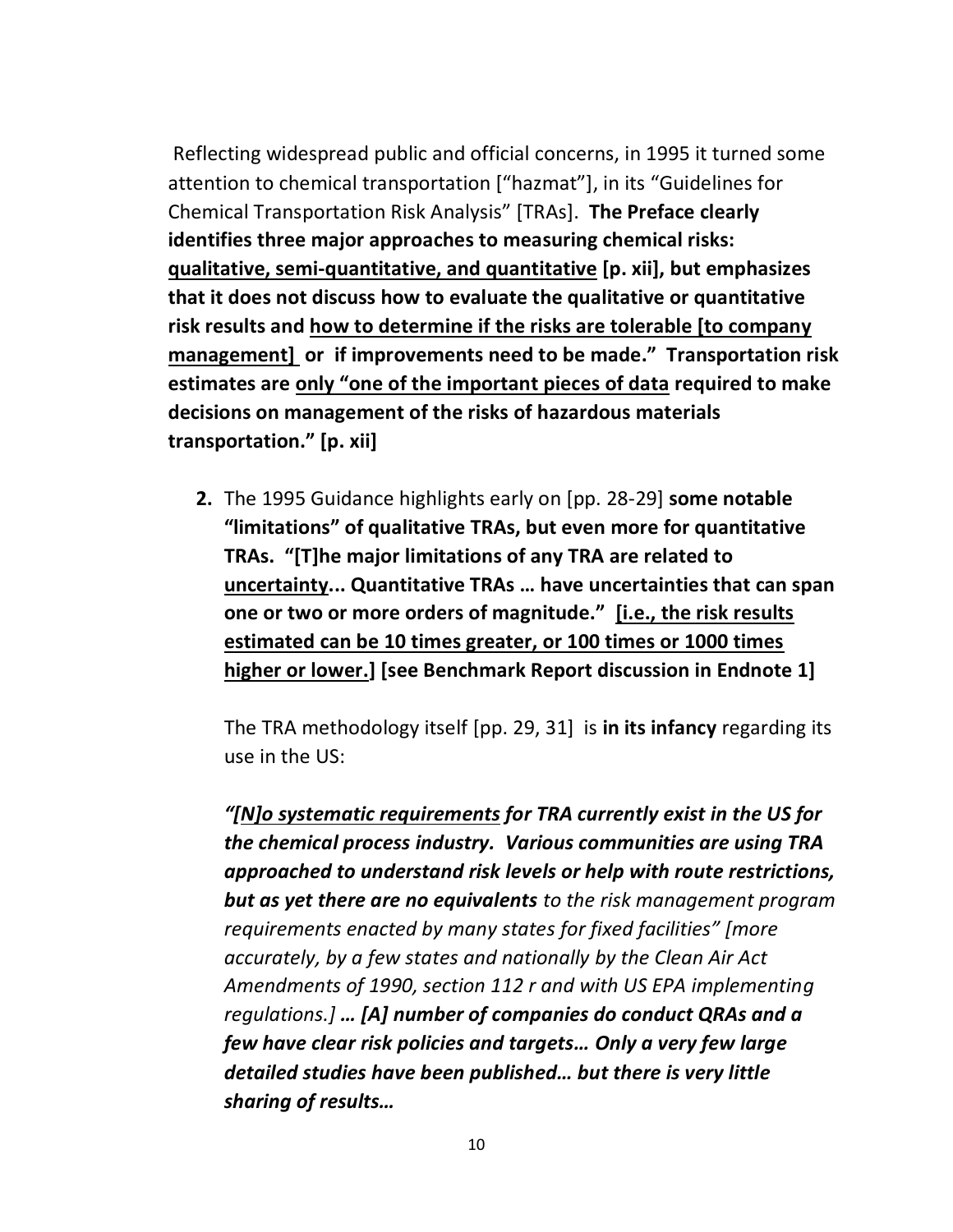*Where TRA is applied quantitatively, there is no consensus at this time over the appropriate risks measure or measures to be used."*

- 3. *"The overall role of uncertainty is very important to keep in mind, however, regardless of whether the TRA was qualitative or quantitative."* [p.34]
- 4. *"Risk targets have been established by several governmental agencies and companies for in-plant risks; however there are very few such targets for transportation risks."* [p. 34] Some are only "*proposed*" [emphasis in original] for use in the UK by an advisory committee in 1991.
- 5. *"A few companies are starting to work with targets for transportation risks", but the potentials for risk reduction "can be difficult in transportation",* **because of high costs** [p. 34]. [One potential cost might be for signal systems installed, which sometimes can reduce human error." [p. 66]
- 6. This CCPS Guidelines speaks directly to key data used in the RDEIR: rail accident reports and rail volumes by track class], in pointing to issues regarding "2.2.6 Confidence in Data" [pp. 72-74], for example: **"There is a high degree of uncertainty regarding the breakdown of railroad traffic volume (train and car-miles) by track class. Therefore accident rates by track class are highly uncertain." "Many [railroad-supplied] reports of transportation releases are inadequate for risk assessment purposes."[p 113] .**
- 7. CCPS documents emphasize the role of researchers' key **engineering "judgments**" throughout the TRA process, e.g, for selection of possible spill scenarios [p. 118], ignition probabilities [p. 125] And key researcher **"assumptions"** are involved in calculating on-road populations and selection of route segmentation.[pp. 121-123], likelihood of an explosion [p.130], likelihood of a BLEVE [p. 136]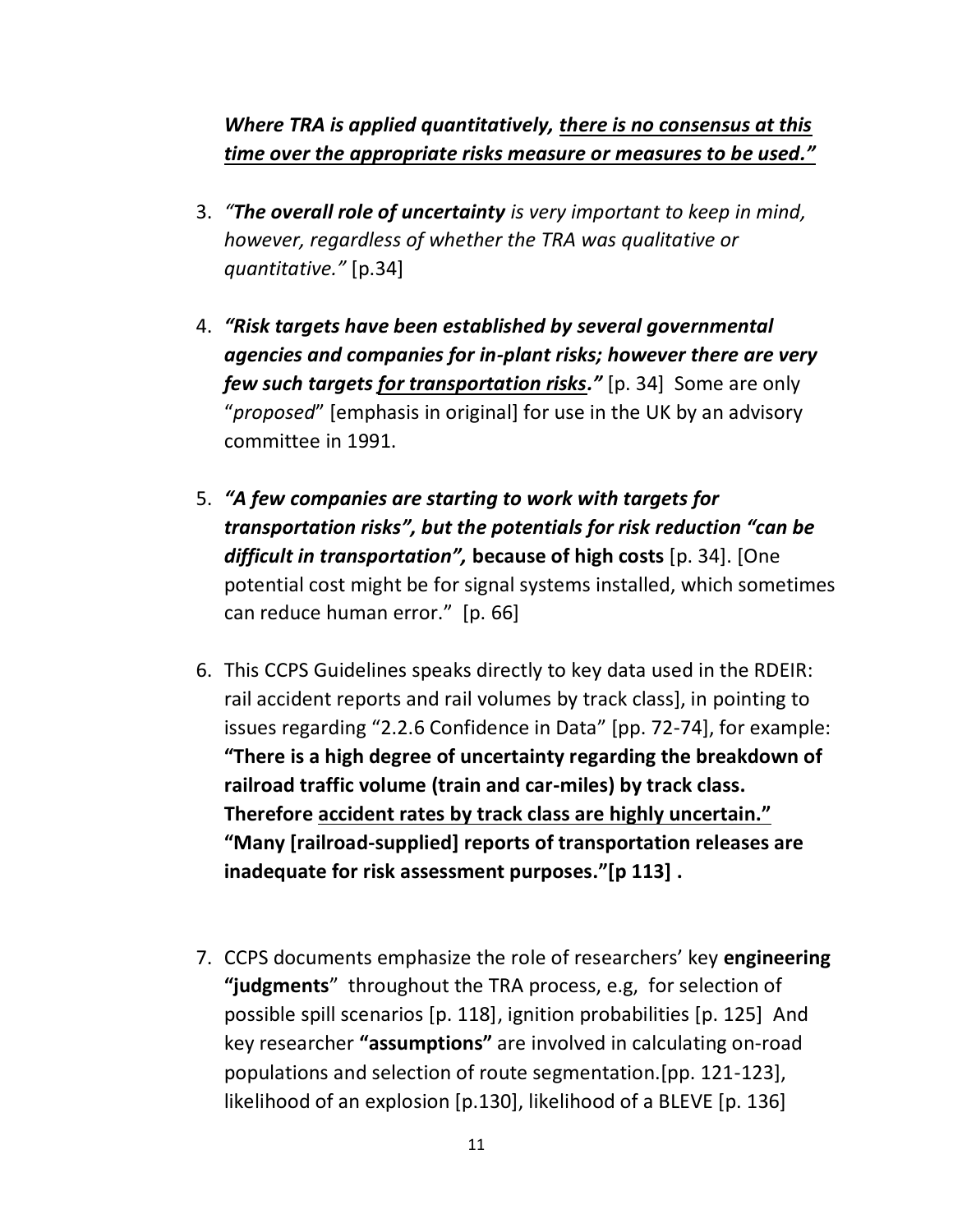8. Ironically, given the complete pretense of regulation in the current US law that allows the railroads complete secrecy and flexibility in analyzing and selecting routes, the CCPS's case study of a Rail Risk Assessment [Section 7.3, pp. 273ff] focuses on using TRA as a way to select the least dangerous route for a chlorine tank car [only one in a train], so a company can use this "as one factor in considering which supplier to choose". CCPS mentions **no actual examples of any company using this kind of analysis.** Even if a few have been done, none is apparently available in the public domain. The QRA on routing "identified the significant contributors to [accident] risk", but CCPS says "[No company] decision is likely to be based on risk alone. Costs, reliability of supply,, and other factors will be important additional considerations."[ p. 284]

#### **C.**

## **CCPS has been cautionary in highlighting the need to reserve full-scale QRA for "the toughest" [corporate or facility] management decisions [not the same as political decisions]:**

In Chapter 5 of the CCPS "Guidelines on QRA" [2008] on QRA [pp. 71-72], CCPS states:

*"[A]s is common industry practice, the escalation to a QRA should be used sparingly and only for the toughest risk management problems. Simpler techniques … should be exhausted… to the fullest extent. [Some reasons for a company management to commission a full QRA include when] :*

- *Decisions cannot be made or there are unanswered questions/issues …*
- *A cost-benefit analysis of the relative difference between options needs to be evaluated." [pp. 71-72]*

**CCPS [p. 75] underscores that QRAs are so complex that they "need to be conducted by risk professionals** with experience in the methodology, consequence analysis, frequency analysis and interpretation and presentation of risk results."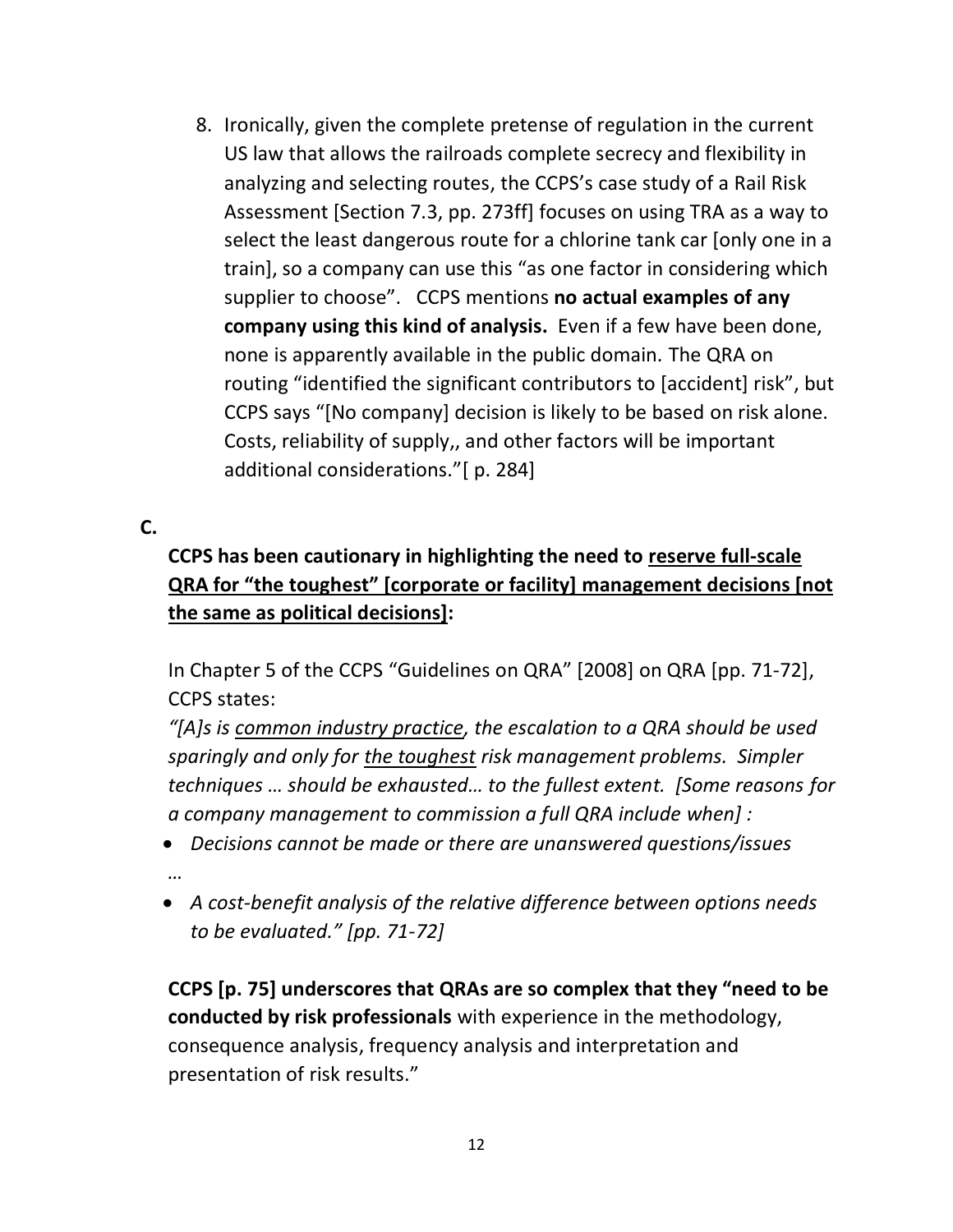"The risk analyst is dealing with risk estimates, and … it is essential that the potential **extent of uncertainty or key assumptions that are a major influence on the risk results be known and understood."** 

**Sharp "questions should be asked about the data, its availability, suitability, level of confidence, how the results will be interpreted, are the data detailed enough to justify predicting the desired consequence levels (e.g., fatalities, injuries, evacuations, environmental, economic)?" [p. 77]**

**…"If only generic accident data** are available,. Pick them carefully and ensure that they apply reasonably well to the situation being analyzed."[p. 78]… Consequences [of flammable releases] can include Vapor Cloud Explosion , BLEVEs, pool fire, jet fire, flash fire….[p. 81]

In section 3.1.4 Uncertainty [p. 91], **CCPS again highlights uncertainties: "SRA results are determined using various likelihood databases, consequence models onsite and offsite population data, and other assumptions. Each of these inputs has limited accuracy, therefore, there is uncertainty associated with risk assessment results… All inputs and assumptions should be documented. Risk estimates should not be treated as exact measurements, but as a best estimate of the risk level."**

**"The greatest value [of QRA] is in providing a relative risk comparison (for the corporation, business, or operation) so that priorities for action can be set."**

#### **D.**

**The City asks the reader of the RDEIR to accept two major "Black Box" sets of calculations, in which key assumptions and calculation decisions are left unexamined, and in fact suspect, because they involve proprietary data unavailable in the public domain.** One of the City's consultants, Marine Research Specialists [MRS], uses its own proprietary software for consequence analyses, SuperChems TM model [pp. 15-16] **<http://www.ioiq.com/superchems/features.aspx>** which may be quite adequate relative to other models, but is proprietary: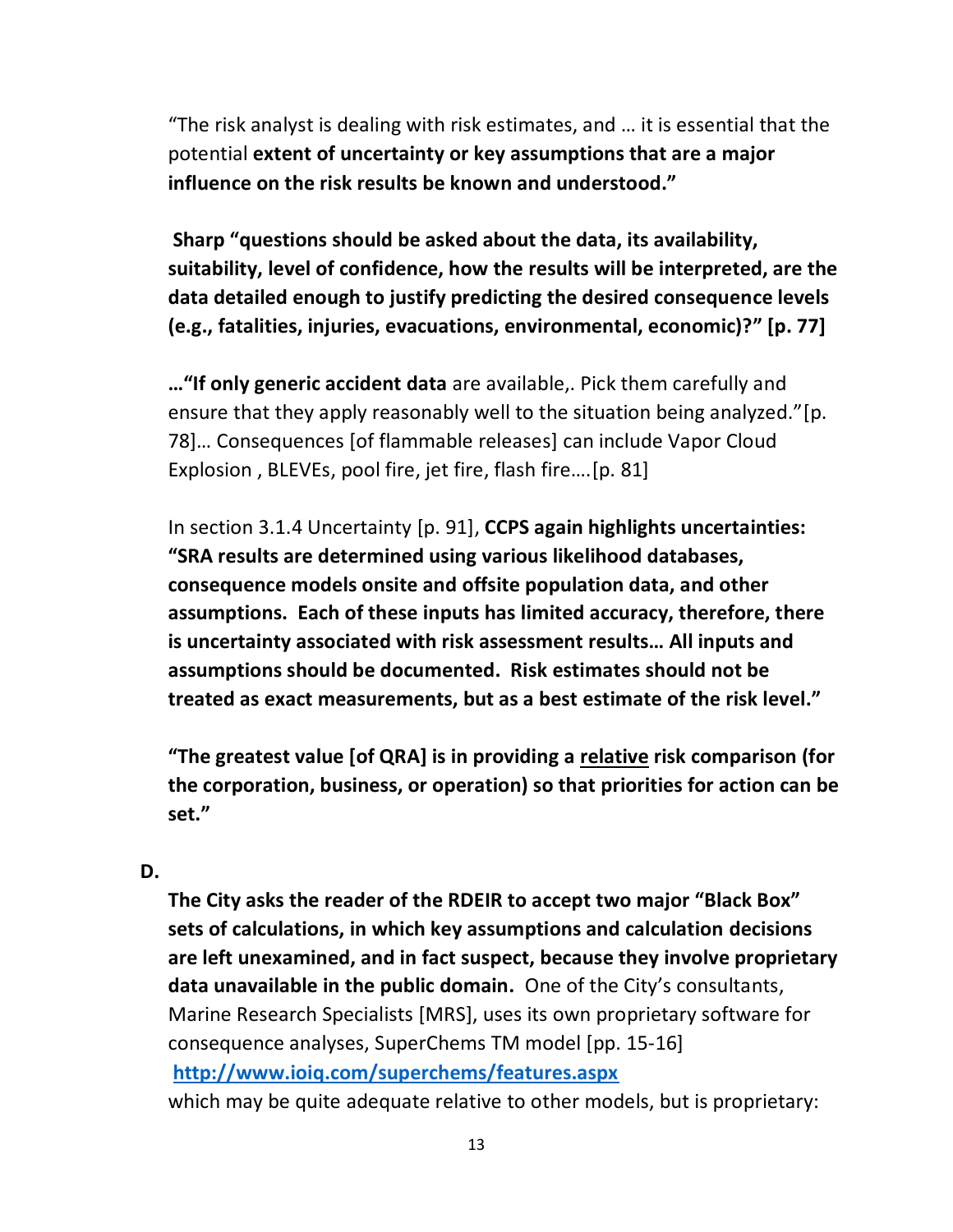" *A QRA computer model, developed by Marine Research Specialists, is used to calculate the risk profiles and, in conjunction with Geographic Information System software, to manage the data in accordance with CCPS guidelines for hazard assessments (CCPS 1989)."*

And City consultant Professor Barkan employs an even more interesting [and untransparent] analysis tool. **Barkan touts his use of a "unique combination" of FRA data and proprietary Class I freight railroad information** which include all freight rail traffic instead of looking for crude by rail accident data specifically [which are sparse]:

*"APPENDIX A.1. Derailment Rate Analysis Database and Methodology The accident database used to develop the statistics for this risk analysis is comprised of a unique combination of Federal Railroad Administration and proprietary Class 1 freight railroad information. The data used to calculate the rates are not limited to trains shipping crude oil; instead they include traffic, infrastructure and accident data for all freight trains operating on U.S. Class 1 railroads. Proper estimation of train accident rates involves analysis of all reportable accidents, divided by the total amount of traffic. By accounting for specific physical and operational conditions where accidents occurred and the amount of rail traffic operating under these same conditions, more refined, accurate estimates of the derailment rate can be developed. The data and analytical method used provides a more robust, reliable database for estimating rail accidents and derailments than is possible using historical accident data for particular segments along an individual route. Following is a more detailed explanation of the data and methodology." [p. 13]*

The **RDEIR overtly overstates the validity of its models:**

*"Performing state-of-the-art hazard assessment requires a combination of sophisticated analytical techniques and extensive professional experience. The consequence models used in this analysis are the result of more than two decades of development, and they have been validated using large-scale field*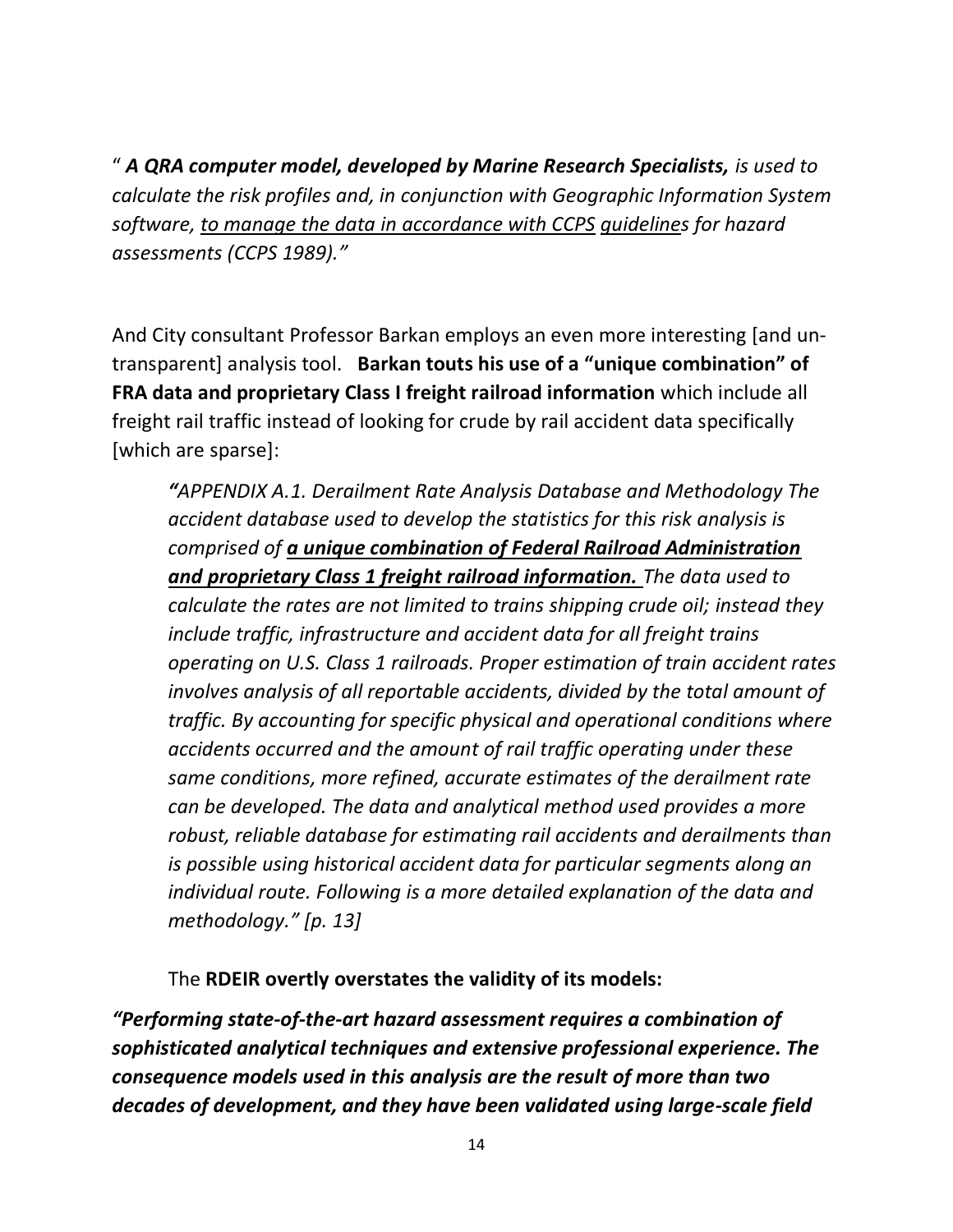*tests. While a large number of consequence models are available, only a few specific models were needed to assess the hazards identified as part of this study."*

What this statement obscures is that an extensive search of relevant literature suggests that **none of these still-developing transportation risk models** have been used at all previously, much less "validated using largescale field tests", **regarding serious multi-car releases for Crude Oil by Rail unit train cargoes**. **[See end note 3**] And according to the most prominent North American rail car explosion expert, Dr. A.M. Birk at Queens University in Canada, **there have been no studies [not published or in the public domain on the consequences of such accidents [personal phone conversation, 2014].**

**<http://me.queensu.ca/People/Birk/Research/ThermalHazards/bleve/>**

[The one exception is a small and narrow, but useful study done – using only liquid flow models, not explosion/fire impact models] on the released burning crude oil liquid flows at Lac-Mḗgantic in July 2013, the "Rivers of Fire" reported by survivors which accounted for the fire damage observed in aerial photos. See End Note 4.]

E. The RDEIR blithely ignores the **security issues** in CBR mainline rail transportation or in unloading facilities, even though this concern is completely mainstream in chemical industry and government circles.

See Endnote 2 below, citing the CCSB's 2008 Guidelines for Chemical Transportation Safety, Security, and Risk Management, 2nd Edition, which has a new 30-pp. chapter. As part of its list of chemical transportation risk topics for industry professionals CCPS now includes:

- *"Discusses considerations for transportation security, including threat and vulnerability assessments and potential countermeasures*
- *Summarizes key transportation security regulations, guidelines and industry initiatives."*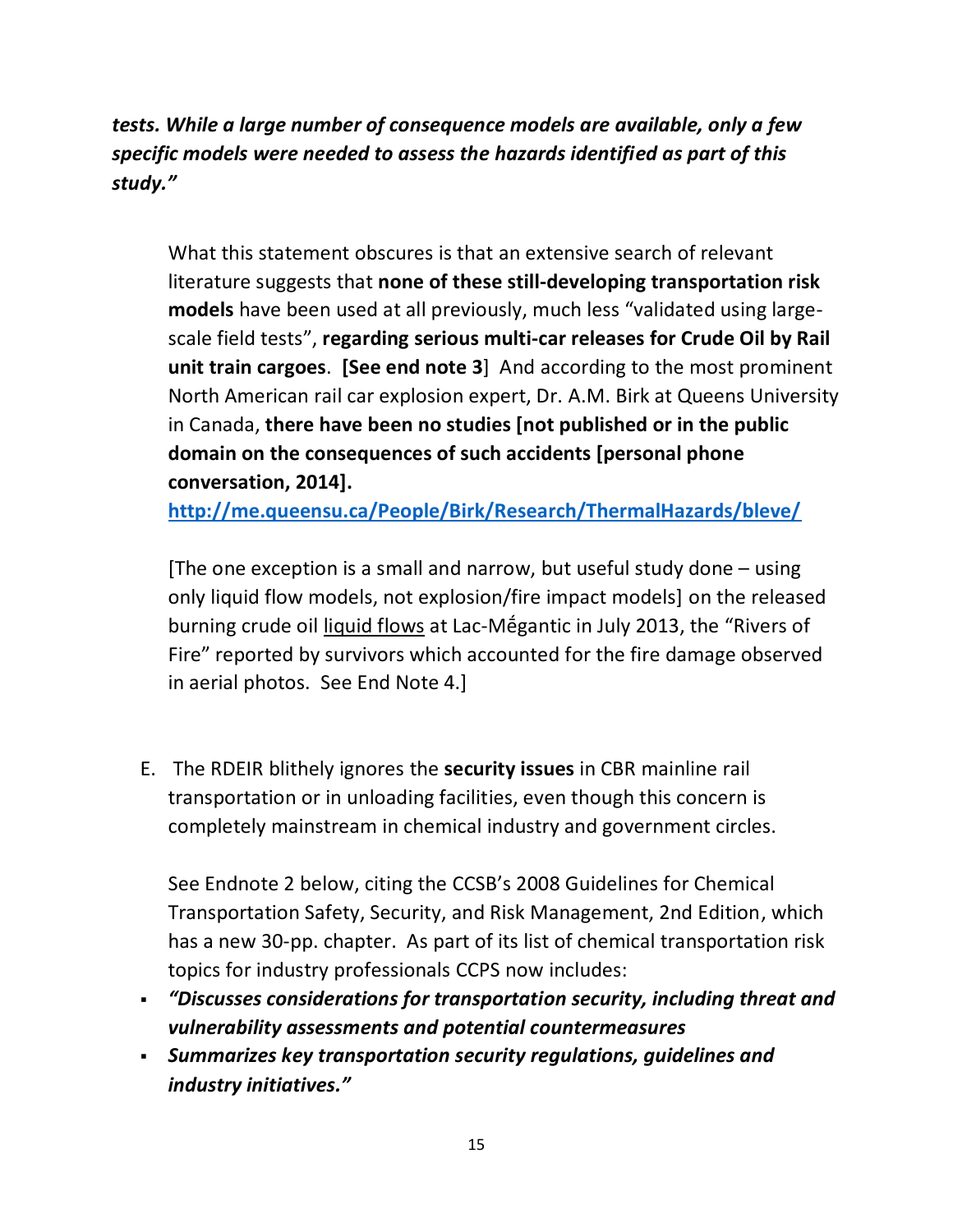**Two security-related comments** seem most important:

- a. The Benicia-area refineries could be attractive targets for terrorism, as surely a key sector of the US strategic infrastructure in energy resources. And the California routes to those refineries are likewise, and perhaps even more insecurable and vulnerable to potential terrorist attack.
- b. Recent cases in California law [San Luis Obispo Mothers for Peace case] seem to indicate that a **demand that terrorism risks be considered in any serious DEIR process for a new high-risk facility** could be upheld as reasonable.

[http://www.pillsburylaw.com/siteFiles/Publications/839E98B17AA3C8E45D](http://www.pillsburylaw.com/siteFiles/Publications/839E98B17AA3C8E45D0ADA74928D1108.pdf) [0ADA74928D1108.pdf](http://www.pillsburylaw.com/siteFiles/Publications/839E98B17AA3C8E45D0ADA74928D1108.pdf)

# **END NOTES**

1. European Commission Ispra/RISO Research Centers' 1989-2004 Benchmark research reports on Probabilistic Risk Assessment in chemical establishments:

[http://citeseerx.ist.psu.edu/viewdoc/download?doi=10.1.1.202.7900&rep=](http://citeseerx.ist.psu.edu/viewdoc/download?doi=10.1.1.202.7900&rep=rep1&type=pdf) [rep1&type=pdf](http://citeseerx.ist.psu.edu/viewdoc/download?doi=10.1.1.202.7900&rep=rep1&type=pdf) Risø-R-1344(EN)

Assessment of Uncertainties in Risk Analysis of Chemical Establishments The ASSURANCE project Final summary report

Kurt Lauridsen, Igor Kozine, Frank Markert Aniello Amendola, Michalis Christou, Monica Fiori May 2002

Authors are from major governmental risk agencies:

• Det Norske Veritas Limited, UK • INERIS, Fr • Health and Safety Executive, Major Hazards Assessment Unit, UK • NCSR DEMOKRITOS Systems Safety and Risk Assessment, GR • TNO, Dept. of Industrial Safety, NL • Università di Bologna, DICMA, IT • VTT Automation, FI • The Joint Research Centre, Ispra • Risø National Laboratory, DK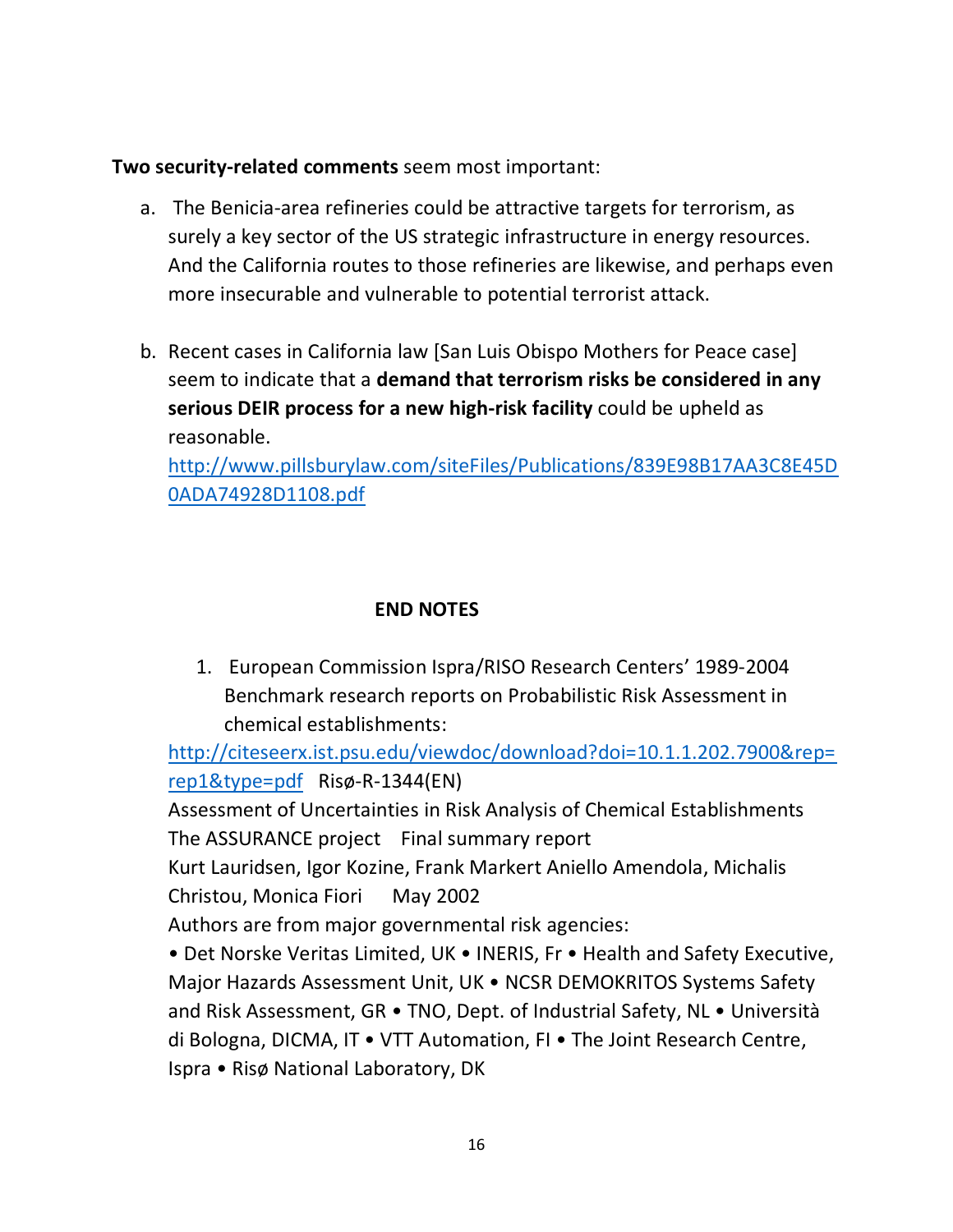*"Abstract This report summarises the results obtained in the ASSURANCE project (EU contract number ENV4-CT97-0627). Seven teams have performed risk analyses for the same chemical facility, an ammonia storage. The EC's Joint Research Centre at Ispra and Risø National Laboratory coordinated the exercise and led the comparison of results in order to reveal the causes for differences between the partners' results. The results of the project point to an increased awareness of the potential uncertainties in risk analyses and highlight a number of important sources of such uncertainties. In the hazard identification phase it was revealed that the ranking of hazardous scenarios by probabilistic and deterministic approaches could result in completely different conclusions. On the other hand, despite a large difference in frequency assessments of the same hazardous scenarios, there was good consensus on the ranking among the adherents of the probabilistic approach. Breaking down the modelling of both frequency and consequence assessments into suitably small elements and conducting case studies allowed identifying root causes of uncertainty in the final risk assessments. Large differences were found in both the frequency assessments and in the assessment of consequences. The report gives a qualitative assessment of the importance to the final calculated risk of uncertainties in assumptions made, in the data and the calculation methods used. This assessment can serve as a guide to areas where, in particular, caution must be taken when performing risk analyses. …2 General notes on uncertainty in risk analysis Whereas Quantitative Risk Assessment (QRA) aims at the modelling of stochastic uncertainties associated with the occurrence and circumstances of a major accident, the process itself of carrying out a QRA is linked with several uncertainties. For the implementation of the risk assessment procedure a variety of techniques and models must be used, and uncertainties are introduced due to imperfect knowledge and expert judgement. As QRA is used as input in many decisions related to the control of major accident hazards and the need for accuracy in the results increases, the adequate management of these uncertainties gains increased importance. Risø-R-1344(EN) 5 An important source of differences in risk analysis is introduced by national philosophies underlying the analyst's effort. In addition, the application of different methods and methodologies will*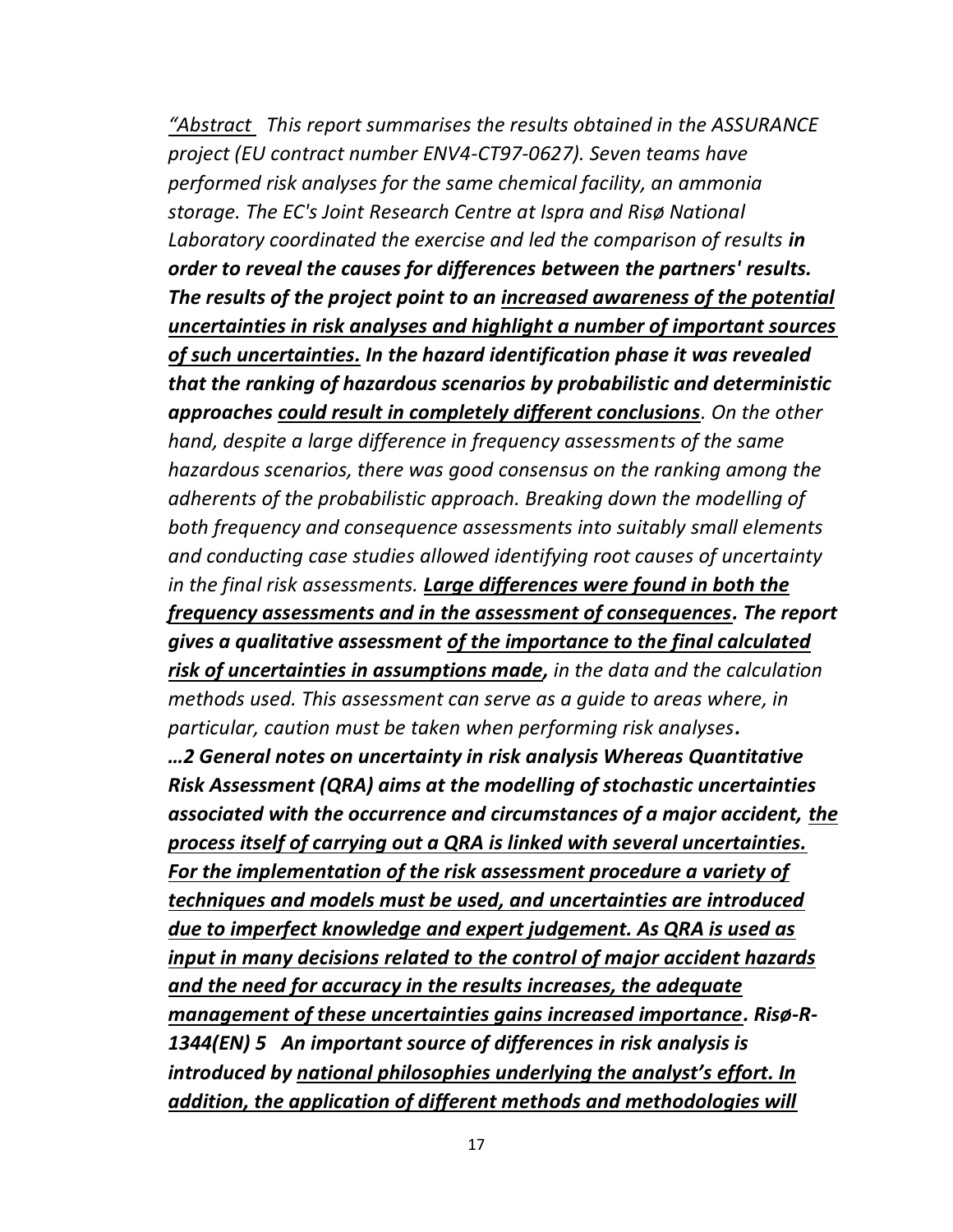*contribute to the total uncertainty/variability of the final outcome of a risk analysis. The complexity of establishing a model for the systems derives from the large number of different components, the control equipment used in modern processes and the interactions between all components and equipment, and the human operator. Further, uncertainty is introduced by the physical modelling tools, as they treat e.g. release and dispersion phenomena, according to the relevant meteorological and environmental conditions. Uncertainty is also connected to dose-consequences relationships. Finally, there is uncertainty resulting from the various judgements of the analysts during a risk analysis. This is an unavoidable part of the process, and depends very much on the background and the operational field of the experts. Other practical constraints (e.g. time and resources) may also result in different degrees of simplifications, which in turn add to the variability of the results."*

<http://aes.asia.edu.tw/Issues/AES2011/RoyPK2011.pdf> [http://gnedenko-forum.org/Journal/2008/042008/RATA\\_4\\_2008-13.pdf](http://gnedenko-forum.org/Journal/2008/042008/RATA_4_2008-13.pdf)  5-page report <http://www.hse.gov.uk/landuseplanning/hseriskanalysis.pdf> 2004 Final Report

- **2.** The most relevant and up-to-date CCPS Guidelines books the City consultants should have cited [as guidance documents only] regarding facility and chemical transportation risks would have been:
- a. Guidelines for Chemical Transportation Safety, Security, and Risk Management, 2nd Edition Published: August, 2008 ISBN: 978-0-471-78242-1 Pages: 166 [http://www.aiche.org/ccps/publications/books/guidelines-chemical](http://www.aiche.org/ccps/publications/books/guidelines-chemical-transportation-safety-security-and-risk-management-2nd)[transportation-safety-security-and-risk-management-2nd](http://www.aiche.org/ccps/publications/books/guidelines-chemical-transportation-safety-security-and-risk-management-2nd) *"This CCPS Guideline book outlines current transportation risk analysis software programs and demonstrates several available risk assessment programs for land transport by rail, truck, and pipeline for consequences that may affect the public or the environment.*
- *Provides introductory transport risk considerations for process engineers*
- *Gives guidance on route selection, equipment factors and materials*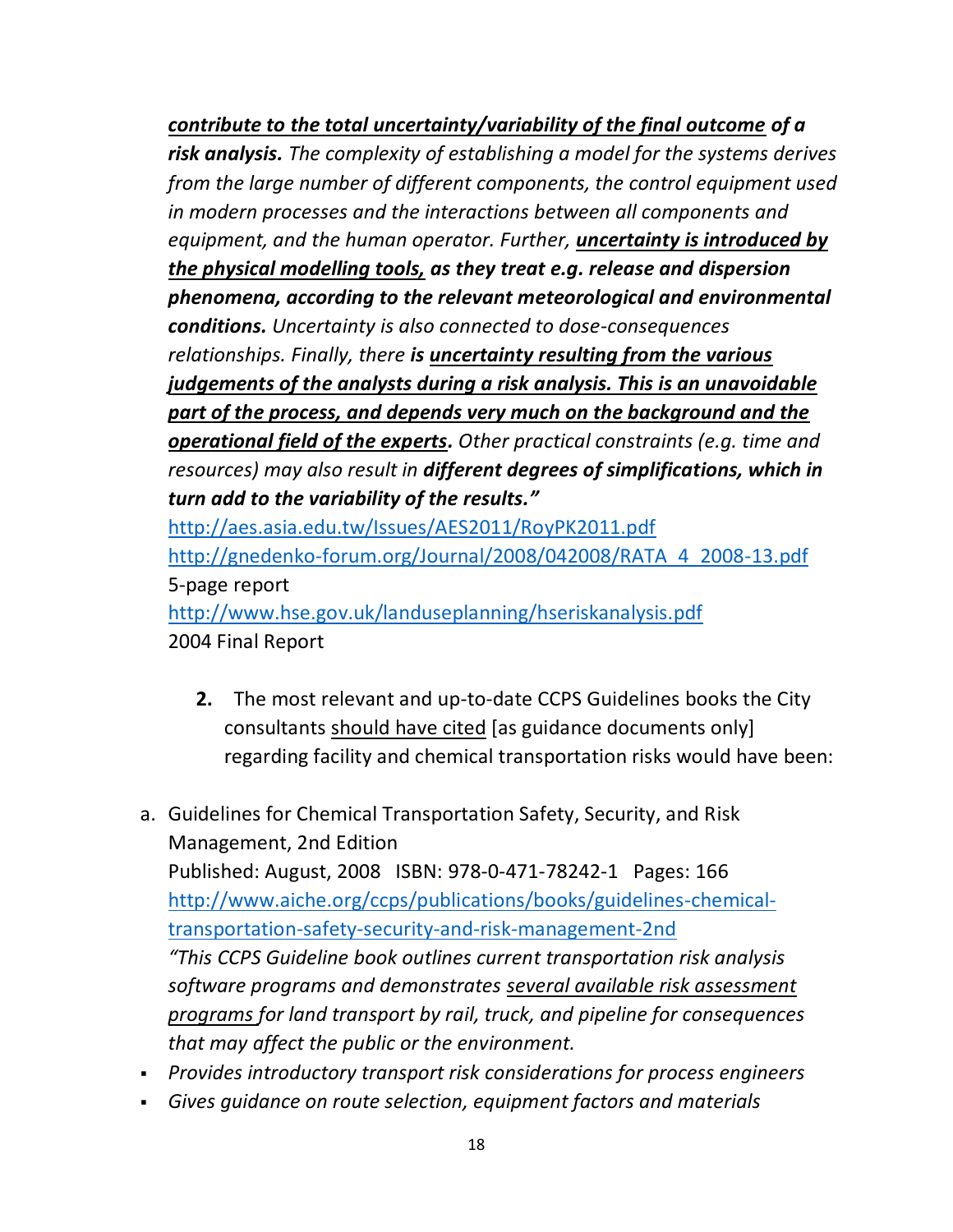- *Describes transportation security risk issues and industry practices to mitigate them*
- *Includes loading and unloading checklists for several transport modes*
- *Develops specific operating procedures and checklists to reduce human error*
- *Discusses considerations for transportation security, including threat and vulnerability assessments and potential countermeasures*
- *Summarizes key transportation security regulations, guidelines and industry initiatives."*
- b. Guidelines for Developing Quantitative Safety Risk Criteria [2008] [http://www.aiche.org/ccps/publications/books/guidelines-developing](http://www.aiche.org/ccps/publications/books/guidelines-developing-quantitative-safety-risk-criteria)[quantitative-safety-risk-criteria](http://www.aiche.org/ccps/publications/books/guidelines-developing-quantitative-safety-risk-criteria) Published: August, 2009 ISBN: 978-0-470-26140-8 Pages: 211 *Written by a committee of safety professionals, this book creates a foundation document for the development and application of risk tolerance criteria.*
- *Helps safety managers evaluate the frequency, severity and consequence of human injury*
- *Includes examples of risk tolerance criteria used by NASA, Earthquake Response teams and the International Maritime Organization, amongst others*
- *Helps achieve consistency in risk-based decision-making*
- *Reduces potential liabilities in the use of quantitative risk tolerance criteria through reference to an industry guidance document*

# **3.** On the **unprecedented and unanticipated CBR accident risks of recent unit train operations:**

"When you begin to look at [CBR unit train] cars that are derailing at speeds of 30, 40 miles an hour, it's very difficult, it's a big ask, to expect that a tank car get hit [and] not be breached," Karl Alexy, staff director of the Federal